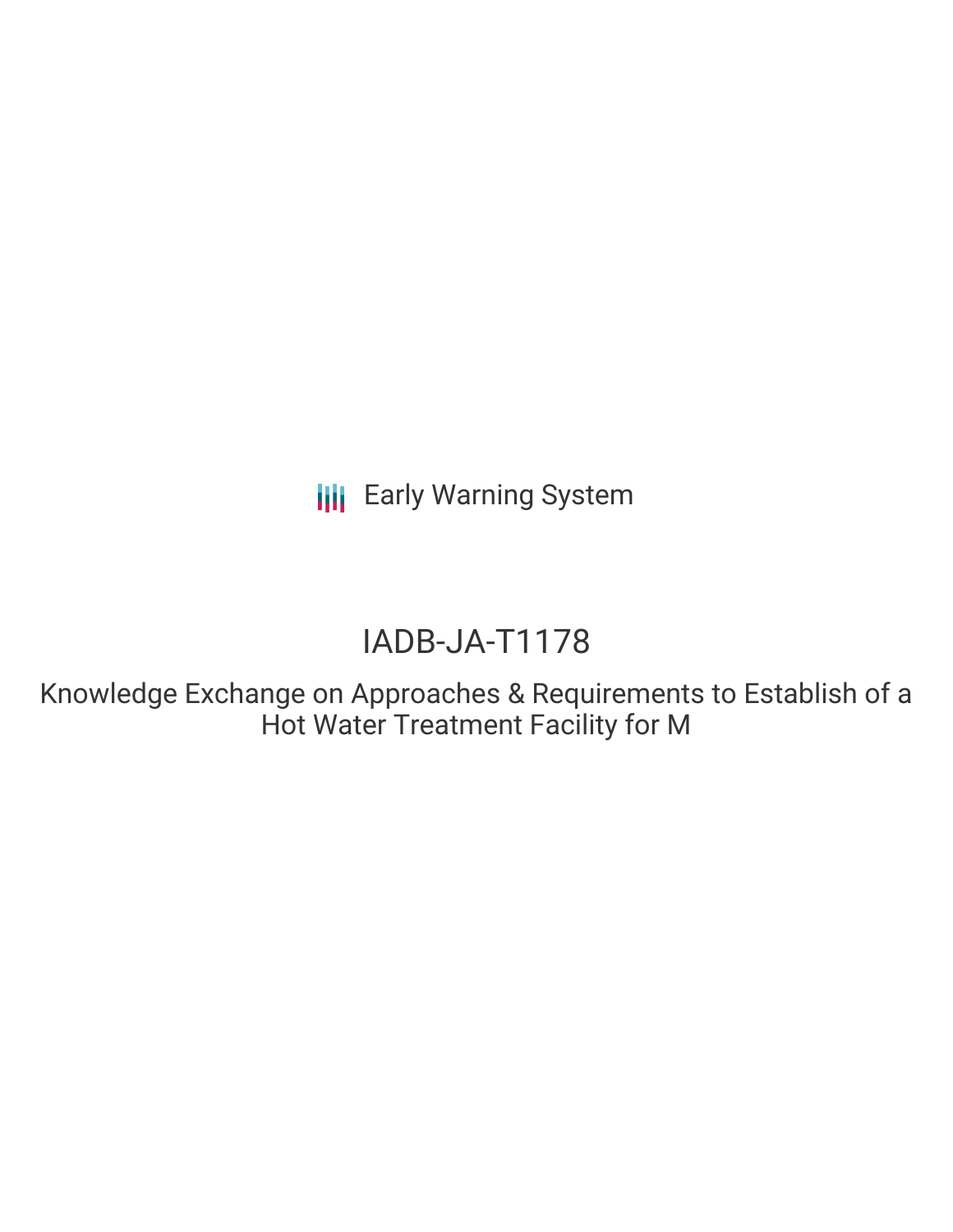

# Early Warning System

Knowledge Exchange on Approaches & Requirements to Establish of a Hot Water Treatment Facility for M

#### **Quick Facts**

| <b>Countries</b>               | Jamaica                                        |
|--------------------------------|------------------------------------------------|
| <b>Financial Institutions</b>  | Inter-American Development Bank (IADB)         |
| <b>Status</b>                  | Closed                                         |
| <b>Bank Risk Rating</b>        | C                                              |
| <b>Voting Date</b>             | 2019-10-08                                     |
| <b>Borrower</b>                | Government of Jamaica                          |
| <b>Sectors</b>                 | Agriculture and Forestry, Water and Sanitation |
| <b>Investment Type(s)</b>      | Grant                                          |
| <b>Investment Amount (USD)</b> | $$0.02$ million                                |
| <b>Project Cost (USD)</b>      | $$0.02$ million                                |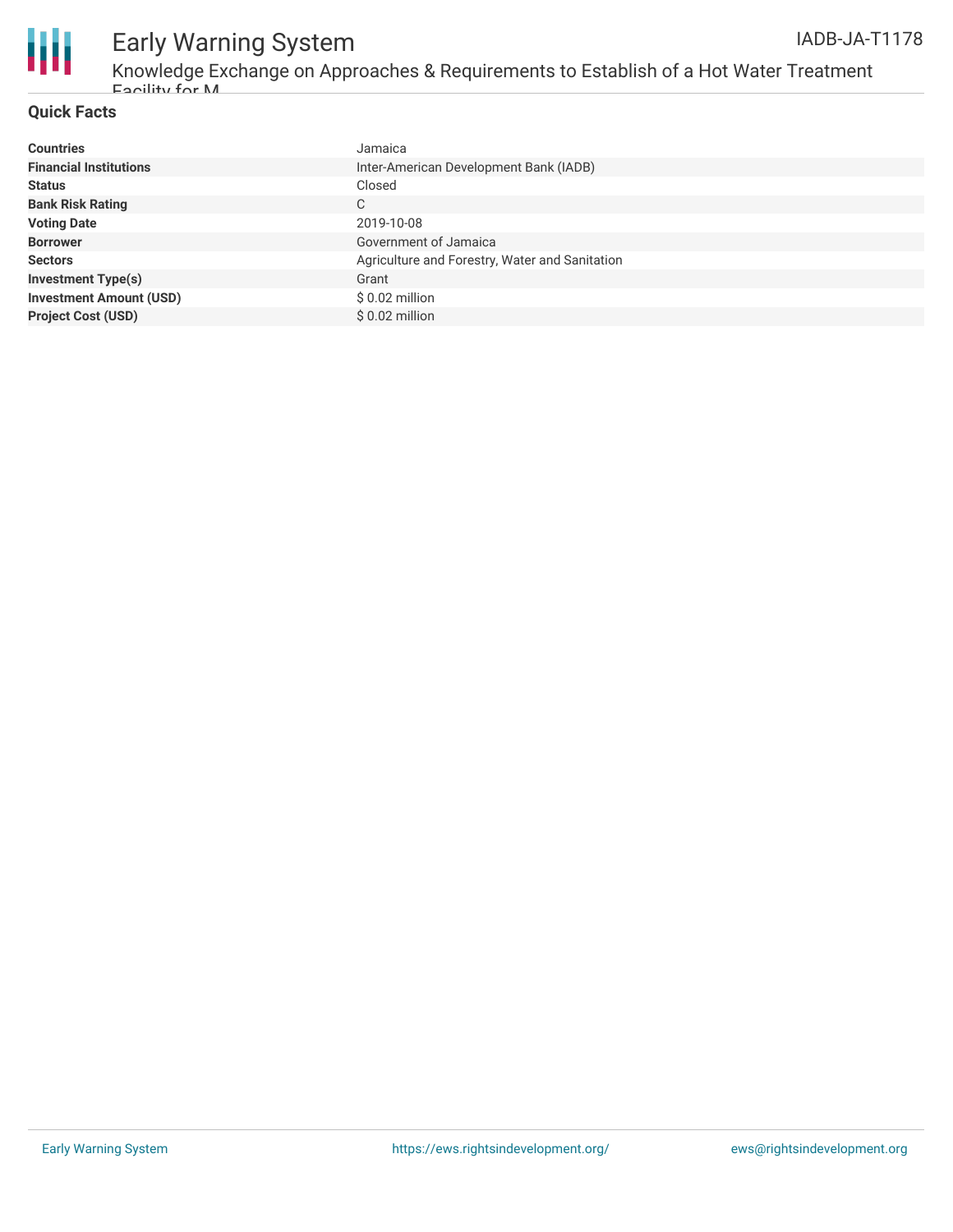

#### **Project Description**

The objectives of the proposed knowledge exchange visit are to: Gather information on Hot Water Treatment Facility (HWTF) suppliers and the procurement process adopted by meeting with officials from the Agriculture Ministry; Identify and better understand the procurement method used, criteria for selection of suppliers and cost associated with the various components of establishing HWTF; Learn and understand the process requirements to obtain and maintain USDA-APHIS certification by meeting with relevant representatives of the USA Embassy in the Dominican Republic; Examine the HWTF from an engineering perspective, and observe the actual operation of the facility; Identify, appreciate and learn the challenges and opportunities of exporting mangoes for the USA and Europe Meet from representatives of the Mango Farmer Association; Visit select mango farms to observe cultivation, pest trappings and best practices.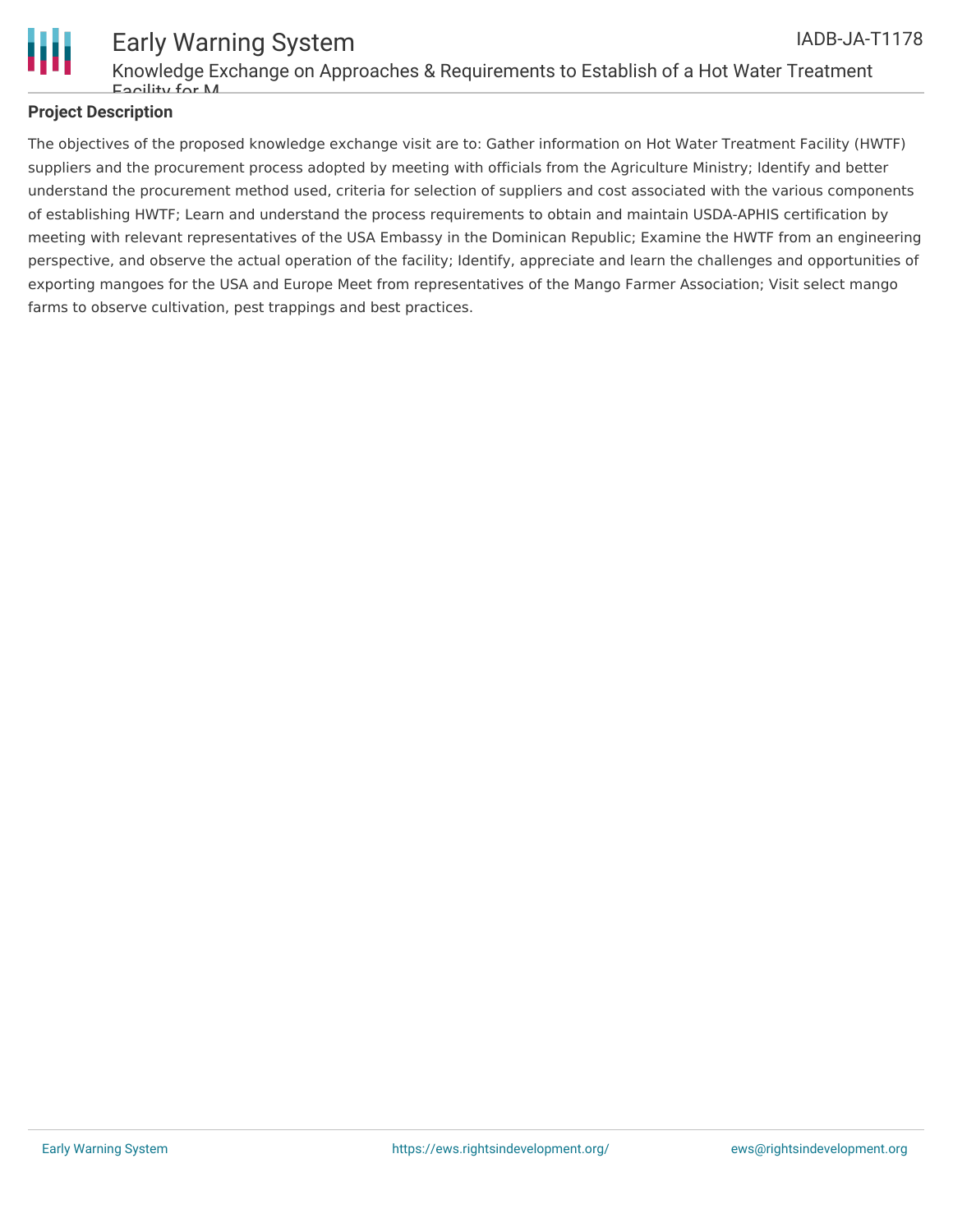



## Early Warning System

Knowledge Exchange on Approaches & Requirements to Establish of a Hot Water Treatment Facility for M

### **Investment Description**

• Inter-American Development Bank (IADB)